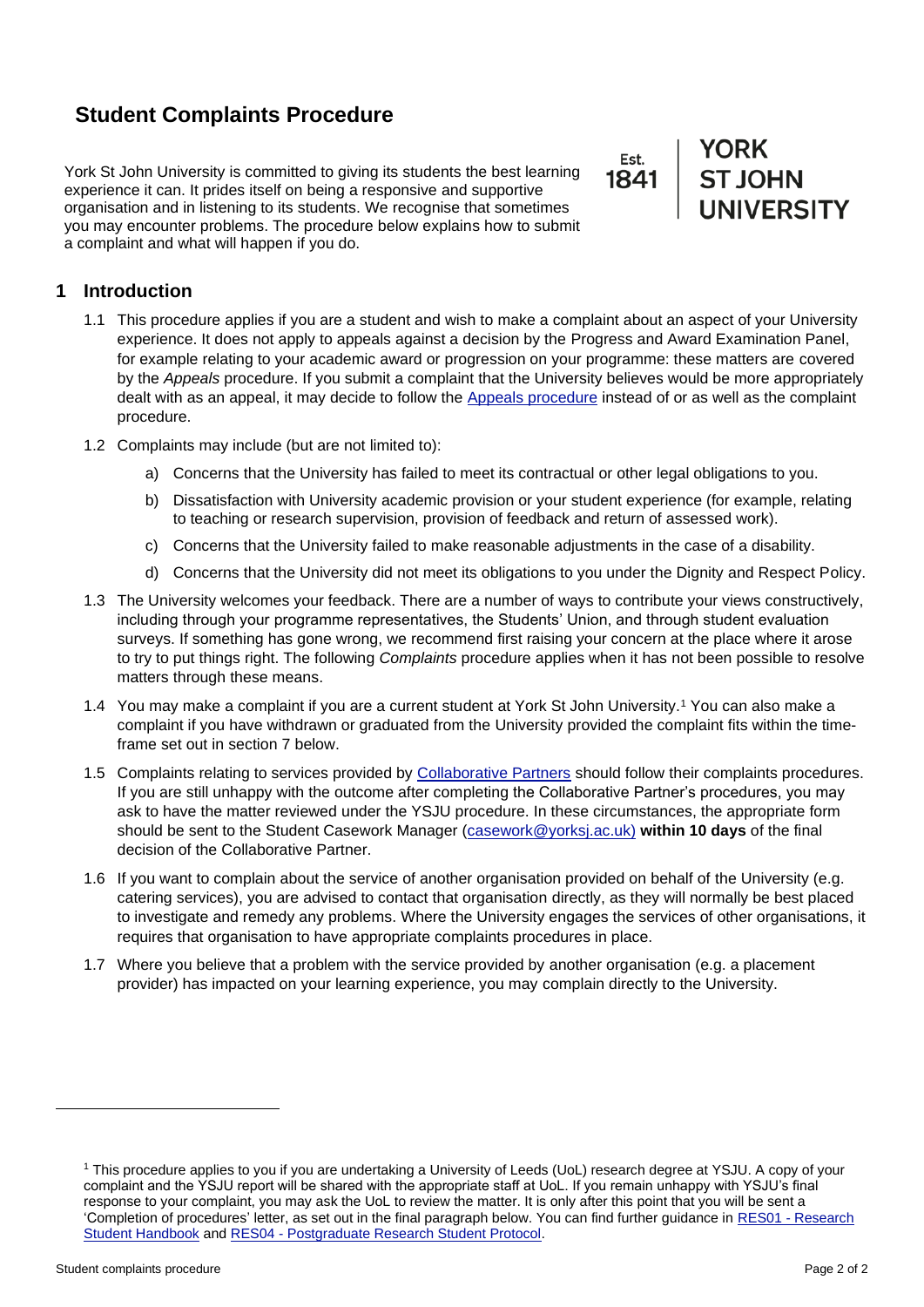- 1.8 If you have a complaint against the Students' Union, you should raise it directly through the Students' Union own complaint procedures. If you have completed this procedure and you are still unhappy with the outcome, you should send your complaint and a copy of the Students' Union outcome letter to casework@yorksj.ac.uk for review **within 10 days** of the final decision.
- 1.9 Anonymous complaints cannot usually be dealt with by this procedure, as anonymity makes it harder to investigate fully, to allow a fair right of reply to any person complained about, and to provide appropriate resolution where a complaint is found to have substance. Exceptionally, an anonymous complaint may be considered where a complainant demonstrates a compelling case, supported by evidence, for the matter to be investigated. This decision will be made by the University Complaints Officer.
- 1.10 In making a complaint, you must state clearly what resolution you are seeking.
- 1.11 The University Complaints Officer is the University Secretary. The powers of the University Complaints Officer as indicated may be delegated to another appropriate person.

# **2 Principles**

- 2.1 The complaints procedure shall be implemented with due regard to the need to eliminate unlawful discrimination, harassment and victimisation, advance equality of opportunity and foster good relations.
- 2.2 The University is committed to providing an exceptional student experience. We believe that dealing with small problems or areas of concern as they arise will often prevent them becoming larger problems which are harder to resolve. You are therefore encouraged to raise any issues of dissatisfaction at an early stage, so that they can be dealt with effectively.
- 2.3 In seeking to resolve a complaint, the University is committed to ensuring:
	- a) University procedures are available and accessible.
	- b) The relevant staff members are as far as possible accessible and approachable if you wish to raise concerns.
	- c) You will not be treated less favourably by the University as a consequence of making a complaint in good faith.
	- d) Issues are considered and outcomes reported to you (and to others as appropriate) in a timely and effective manner. Indicative timescales for the University's response are provided below. The University will do its best to abide by the time limits set out in these procedures, but it may not always be possible to do so. The University aims to complete all the steps described in this procedure **within 90 calendar days** from the time you have submitted the full complaint, including your supporting evidence.
	- e) As a general principle, issues are resolved as closely as possible to the point of occurrence, but with provision for formal procedures where necessary.
	- f) The details of your complaint are kept confidential, except where the disclosure is necessary to progress your complaint or implement a decision on the complaint, or where it is required by law or in the public interest. If there are elements of your complaint which are particularly sensitive and you have particular concerns about their confidentiality, you are welcome to indicate this fact to the Student Casework Manager who will discuss with you how disclosure can be minimised.
	- g) You will be provided with the information and documents which have informed the decision relating to your complaint, subject to considerations of privacy, confidentiality and the reasonable interests of any third parties.
	- h) You will be given reasons for any decisions made by the University under this procedure.
	- i) Investigations under the level 2 formal procedure are carried out on an impartial basis by appropriate staff members who are not directly implicated in the events leading to the complaint.
	- j) Where a complaint is upheld, the University will offer what it deems to be an appropriate remedy.
	- k) Some complaints may concern matters which may be criminal offences, and which may be more properly dealt with through law enforcement processes. Where such matters are of a serious nature, a complainant is strongly advised to report them immediately to the police. In cases of doubt, the University Complaints Officer or other appropriate person will advise students and staff. Where criminal investigations are underway, the University may delay the progression of any complaint relating to the same matters until the outcome of the investigation is known.
	- l) Complaints are resolved as fairly as possible with due consideration both to the complainant and those against whom a complaint is made. The University will seek to protect its staff from vexatious or malicious complaints.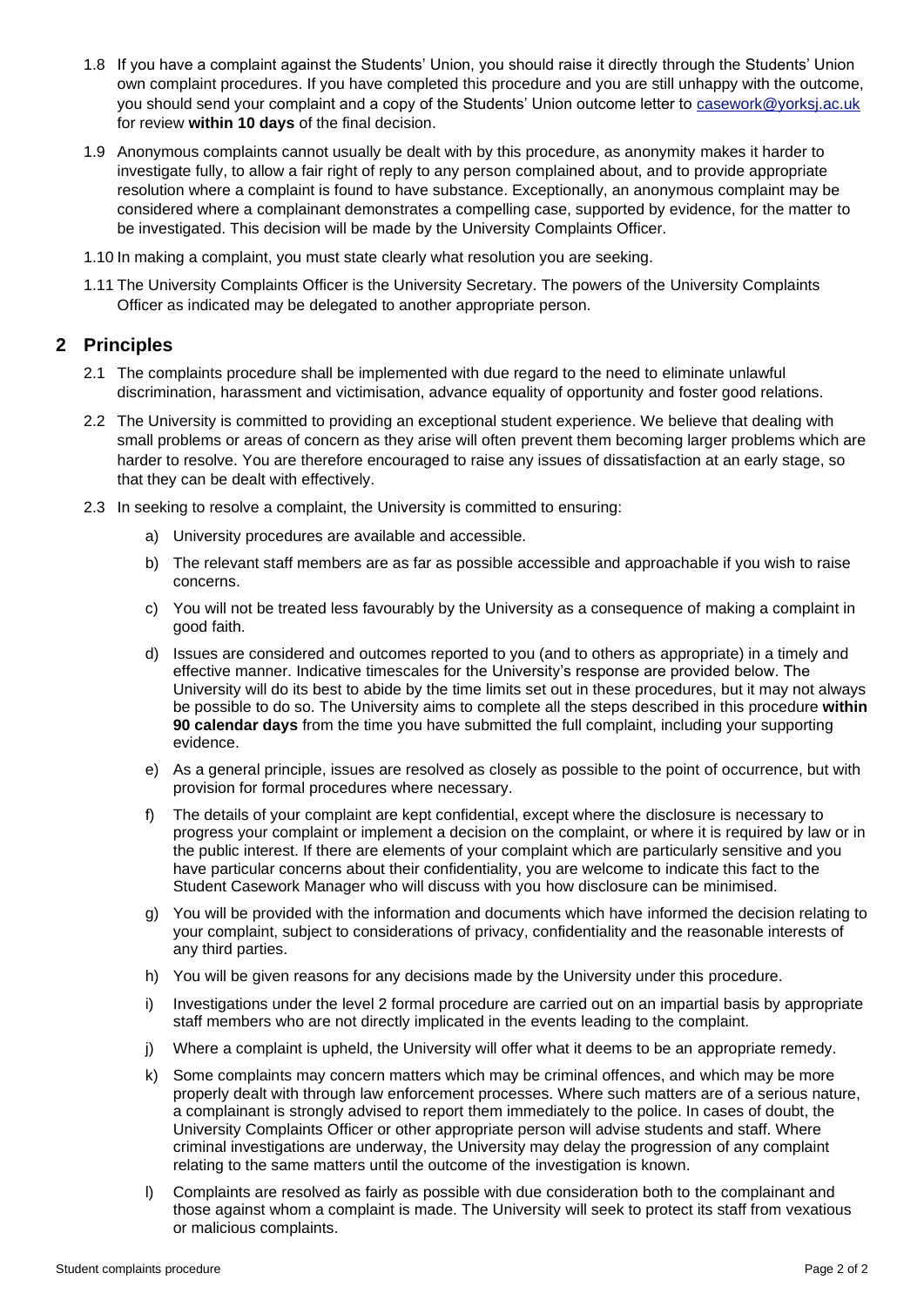m) Your complaint will be upheld in the case where you have provided sufficient evidence to substantiate your claim on the balance of probabilities, i.e. that what you have claimed is more likely than not to be the case.

## **3 Communication**

- 3.1 Any correspondence from the University shall be deemed to have been delivered 48 hours after emailing or posting to the address notified to the University by you. You must keep the University informed of any changes of address.
- 3.2 We will aim to be as transparent as possible about the complaint process and outcomes, however in some cases we may have to withhold particular information where sharing it would breach our data protection obligations, where it might compromise a legal process, or where there is another legitimate reason
- 3.3 Our preferred means of correspondence is email as it enables us to communicate quickly and efficiently, but please indicate if you prefer to correspond by letter.

# **4 Malicious complaints**

4.1 The University reserves the right to take disciplinary action against any student who is found to have initiated a vexatious or malicious complaint against the University or a member of its staff. A complaint will be deemed to be malicious if it is found to be baseless and with an intent to cause damage to the University or the person about whom the complaint was made. The mere fact that a complaint has not been upheld does not mean that it is baseless, and disciplinary action will not be taken against anyone making a complaint in good faith.

# **5 Advice and support**

- 5.1 The Student Casework Manager (casework@yorksj.ac.uk) can answer general questions about the complaints process. The Students' Union can provide independent advice and support in making your complaint.
- 5.2 It is strongly recommended that you do not proceed to the level 2 formal complaint stage unless and until you have taken appropriate advice.
- 5.3 You may choose to be accompanied by a supporter at any interview or meeting conducted in connection with the investigation. This person can be a current member of staff, a current registered student at the University, or a Students' Union representative. The supporter's role is to observe and provide moral support. They cannot ask questions, interpret your responses, or speak on your behalf.
- 5.4 As a general rule, the complaint can only be started and progressed by you personally. In exceptional circumstances a third party may submit and pursue a complaint as your representative if you provide written consent and a reason deemed acceptable by the University Complaints Officer. The University Complaints Officer will not unreasonably withhold consent. If either your supporter or representative behaves inappropriately at any stage while the complaint is being dealt with, this person will be asked to withdraw involvement.
- 5.5 Legal representation is not usually required or permitted, but if you believe it is justified in the circumstances, you should make these reasons known to the University Complaints Officer **at least three working days** in advance of the hearing. If the University Complaints Officer considers you have established compelling grounds for legal representation, it will be permitted.
- 5.6 Where the issues raised affect a number of students, you may submit a group complaint. The University retains the discretion to communicate directly with some or all of the students individually, particularly where the substance or circumstances of the complaint differ, and to reach different decisions where it deems this to be appropriate. In processing a group complaint, the University may ask the group to nominate one student to act as group representative, to communicate on the group's behalf with the University and to liaise with the other students. Each student needs to communicate in writing to the Student Casework Manager (casework@yorksj.ac.uk) their wish to be represented by the designated individual.

### **6 Records, monitoring and review relating to the procedure on student complaints**

6.1 The University will keep and dispose of all correspondence relating to level 2 formal complaints in accordance with its data protection policy.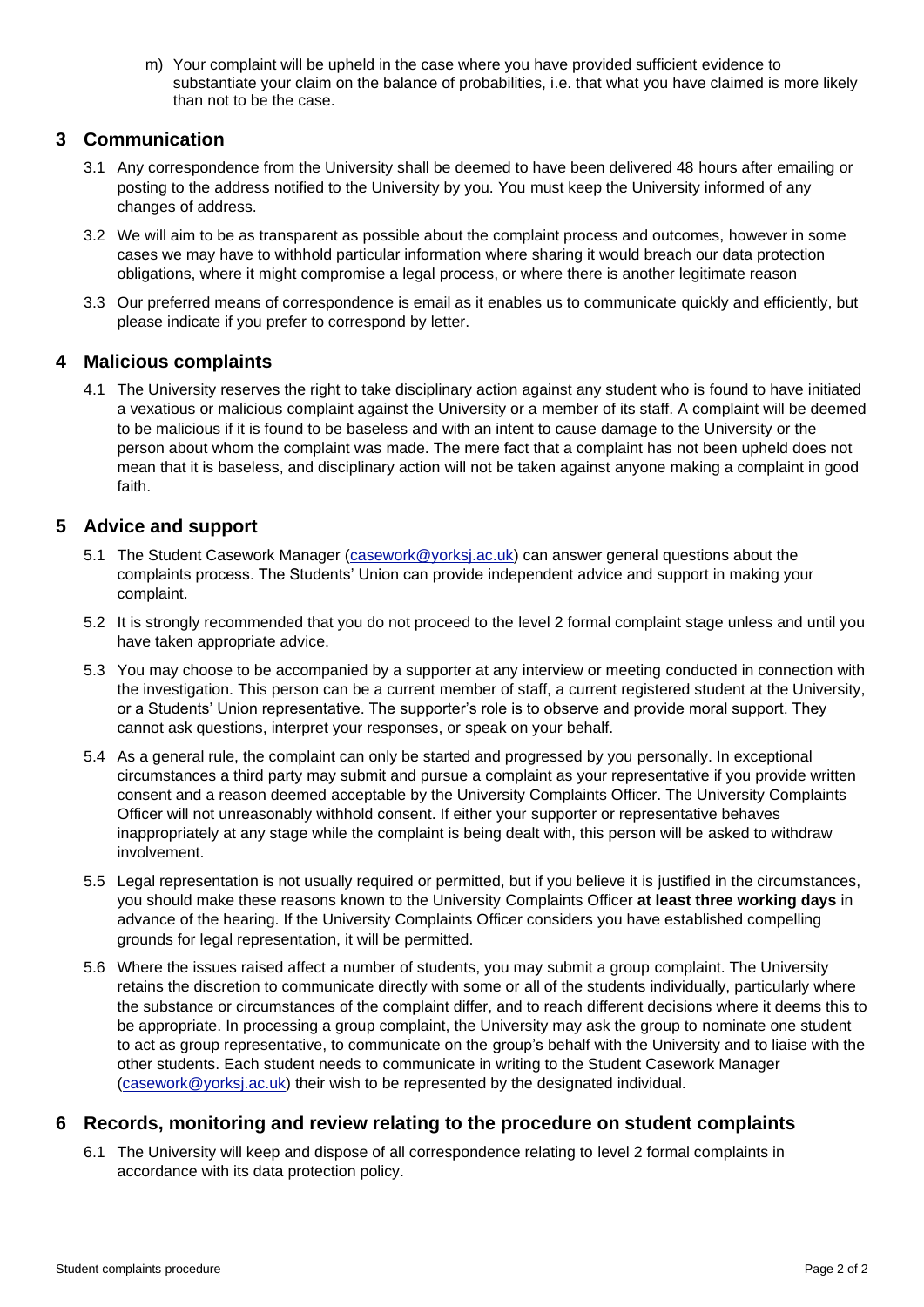- 6.2 The Student Casework Manager will make a record of all level 2 formal complaints investigated by the University. This data will inform an annual summary report of complaints and outcomes to the Academic Leadership Team, the Academic Board and to the Governing Body annually through the Annual Quality Report. This process will ensure appropriate monitoring of all complaints and related outcomes and is intended to support a continuous improvement approach.
- 6.3 The *Student Complaints Procedure* will be reviewed periodically, taking account of good practice identified across the sector.

# **7 Procedure**

7.1 Before making a complaint, you should familiarise yourself with the following procedure. It is important to be clear about what resolution you are seeking in making a complaint.

#### **Level 1 Local Resolution**

7.2 You should first seek to have the matter resolved informally at the point at which the incident which is the source of the complaint arose, which is usually within the School or with the service provider concerned. For example, if you are unhappy with how you were treated by a staff member, you could raise your concerns directly with that person or with that person's manager. If you are unclear about the appropriate staff member to approach, you can ask for information from the Student Casework Manager (casework@yorksj.ac.uk). Many matters can be resolved satisfactorily at this stage. You should raise your concerns as soon as possible, and not later than one calendar month from the time your concerns arise.

#### **Level 2 Formal complaint: investigation and decision**

- 7.3 If you believe your concerns have not been properly addressed when raised locally at stage 1, you may decide to make a stage 2 formal complaint.
- 7.4 You should use the [complaint form](https://www.yorksj.ac.uk/policies-and-documents/appeals-and-complaints/) to send your complaint to casework@yorksj.ac.uk. You must include the date when the incident you are complaining about took place, and your complaint must be sent **within one calendar month** of the incident or the conclusion of the level 1 discussions relating to it. The University Complaints Officer has the discretion to permit late complaints to be considered, either because there are exceptional circumstances justifying the late submission of the complaint, or because the exceptional nature of the complaint means that it should still be considered.
- 7.5 On receipt of a complaint, the Student Casework Manager may refer the matter to the University Complaints Officer for a decision on whether the complaint procedure is the appropriate procedure to use. If your complaint is not accepted, the University will, if you request, issue you with a 'completion of procedures' letter to allow you to have the decision reviewed by the Office of the Independent Adjudicator, as set out in the final paragraph.
- 7.6 If you have not first raised your concerns at level 1, the Student Casework Manager may refer the matter for level 1 early resolution, in an attempt to resolve the matter as early as possible. If you are unhappy with this outcome, you may then move to the level 2 formal complaint stage.
- 7.7 The Student Casework Manager may request additional information or evidence from you.
- 7.8 Once the matter is accepted as a level 2 formal complaint, an appropriate member of staff will be named as the 'Investigating Officer' and you will be informed who this is. This person will not have been previously involved with your complaint.
- 7.9 The Investigating Officer will consider the written evidence and will carry out any further investigations/interviews deemed necessary. The Investigating Officer may ask you for further evidence and/or may explore possible outcomes with you.
- 7.10 The Investigating Officer will normally conclude the investigation and submit a report within five weeks from the date your level 2 formal complaint was lodged. In complex cases, or cases where the Investigating Officer has difficulty in making contact with you or with others with relevant information, the report may take longer, but you will be kept informed of any delays and the reason for them.
- 7.11 You will receive a copy of the Investigating Officer's report. This report will specify an outcome: that your complaint is upheld, partly upheld, or not upheld. It will provide reasons for this outcome. If the complaint is upheld or partly upheld, the Investigating Officer will, in all cases where it is appropriate, propose remedial action to be taken by the University.